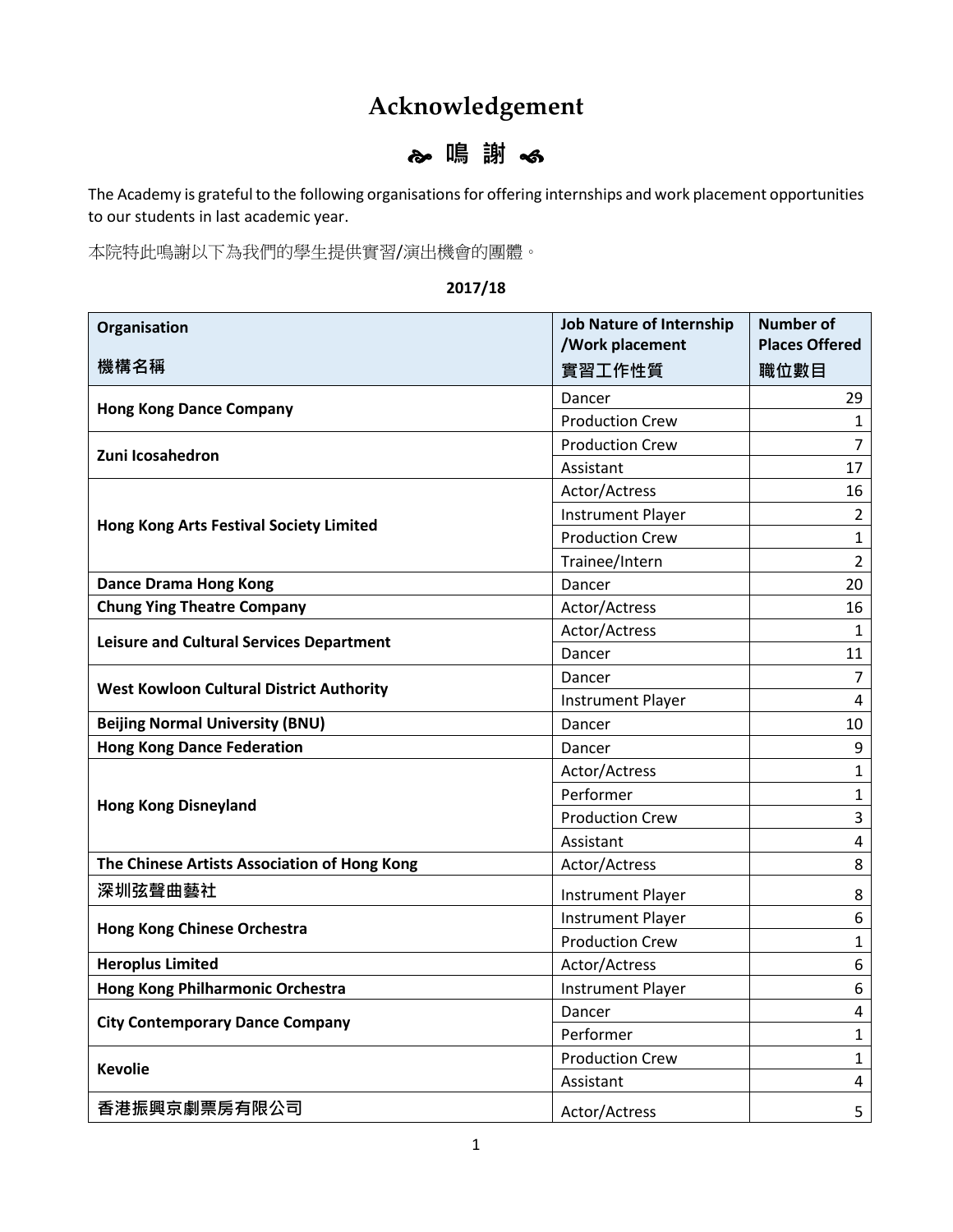| <b>Organisation</b>                                  | <b>Job Nature of Internship</b><br>/Work placement | <b>Number of</b><br><b>Places Offered</b> |
|------------------------------------------------------|----------------------------------------------------|-------------------------------------------|
| 機構名稱                                                 | 實習工作性質                                             | 職位數目                                      |
| Glory Chinese Opera Institute (生輝粵劇研究中心)             | Actor/Actress                                      | 4                                         |
|                                                      | <b>Instrument Player</b>                           | $\mathbf{1}$                              |
| 雅樂軒曲藝社                                               | Actor/Actress                                      | 4                                         |
| <b>Dunhuang Research Academy</b>                     | Composer                                           | $\mathbf{1}$                              |
|                                                      | <b>Instrument Player</b>                           | 3                                         |
| <b>Hong Kong Dance Alliance Limited</b>              | Dancer                                             | 4                                         |
| <b>RTHK</b>                                          | Actor/Actress                                      | 3                                         |
|                                                      | <b>Production Crew</b>                             | $\mathbf{1}$                              |
| <b>Stage Tech Limited</b>                            | <b>Production Crew</b>                             | $\mathbf{1}$                              |
|                                                      | Assistant                                          | 3                                         |
| The Hong Kong Monetary Authority                     | Actor/Actress                                      | 4                                         |
| <b>Touch Theatre</b>                                 | Actor/Actress                                      | 4                                         |
| <b>Unique Design</b>                                 | <b>Production Crew</b>                             | 4                                         |
| alice theatre laboratory                             | Actor/Actress                                      | 3                                         |
| <b>Sheung Lin Wah Cantonese Opera Troupe</b>         | Actor/Actress                                      | 3                                         |
| Such Films Ltd.                                      | Actor/Actress                                      | 3                                         |
| <b>TVB News</b>                                      | <b>Production Crew</b>                             | 3                                         |
| 源之聲粵劇曲藝會                                             | Actor/Actress                                      | 3                                         |
| Association Culturelle France - Hong Kong Limited    | Trainee/Intern                                     | 3                                         |
| Lee Hysan Foundation                                 | Actor/Actress                                      | 3                                         |
|                                                      | <b>Production Crew</b>                             | $\overline{2}$                            |
| <b>Salon Films</b>                                   | Trainee/Intern                                     | $\mathbf{1}$                              |
| 水月戲台                                                 | Actor/Actress                                      | $\overline{2}$                            |
|                                                      | <b>Instrument Player</b>                           | $\mathbf{1}$                              |
| World Youth and Children Choral Artists' Association | Assistant                                          | 3                                         |
| <b>Artech Design and Production Company Limited</b>  | <b>Production Crew</b>                             | $\overline{2}$                            |
| Coolflight Ltd (UK)                                  | <b>Production Crew</b>                             | $\overline{2}$                            |
| Guangzhou Ai Pu Entertainment Co. Ltd.               | <b>Assistant Head</b>                              | $\overline{2}$                            |
| <b>Hong Kong Arts Centre</b>                         | <b>Production Crew</b>                             | $\overline{2}$                            |
| <b>Hong Kong Virtuosi Society</b>                    | <b>Instrument Player</b>                           | $\overline{2}$                            |
| <b>Hong Kong Youth Ballet Academy</b>                | Dancer                                             | $\overline{2}$                            |
| <b>Hong Kong SingFest</b>                            | <b>Chorus Member</b>                               | $\overline{2}$                            |
| <b>Kun Kong Wing</b>                                 | Actor/Actress                                      | $\overline{2}$                            |
| <b>New Page Communications</b>                       | <b>Production Crew</b>                             | $\overline{2}$                            |
| <b>Picturethat Limited</b>                           | Actor/Actress                                      | $\overline{2}$                            |
| <b>Pop Theatre</b>                                   | Actor/Actress                                      | $\overline{2}$                            |
| The Macao Chinese Orchestra                          | <b>Instrument Player</b>                           | $\overline{2}$                            |
| <b>Theatre de la Feuille</b>                         | Dancer                                             | $\overline{2}$                            |
| <b>Tuckshop Films</b>                                | Dancer                                             | $\overline{2}$                            |
| <b>Unicycle Entertainment</b>                        | <b>Production Crew</b>                             | $\overline{2}$                            |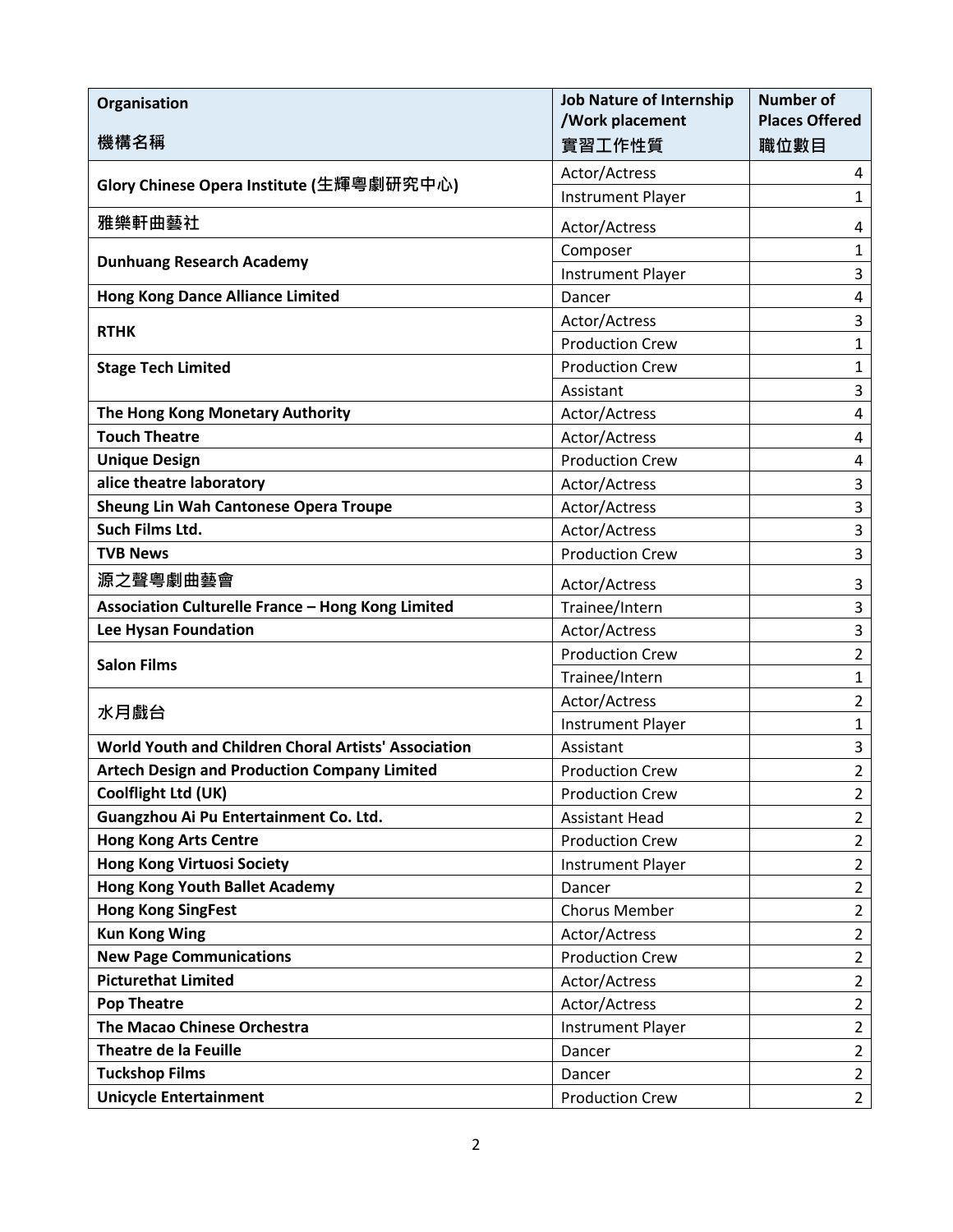| Organisation                                         | <b>Job Nature of Internship</b><br>/Work placement | <b>Number of</b><br><b>Places Offered</b> |
|------------------------------------------------------|----------------------------------------------------|-------------------------------------------|
| 機構名稱                                                 | 實習工作性質                                             | 職位數目                                      |
| <b>Windmill Grass Theatre</b>                        | Actor/Actress                                      | $\overline{2}$                            |
| <b>World of Dancing</b>                              | Actor/Actress                                      | $\mathbf{1}$                              |
|                                                      | Dancer                                             | $\mathbf{1}$                              |
| 玎玲曲苑                                                 | <b>Instrument Player</b>                           | $\overline{2}$                            |
| 芯如曲藝苑                                                | Actor/Actress                                      | $\overline{2}$                            |
| 香港昇平粵藝研修學會                                           | Performer                                          | $\overline{2}$                            |
| 香港演藝製作中心                                             | <b>Instrument Player</b>                           | $\overline{2}$                            |
|                                                      | Actor/Actress/                                     | $\mathbf{1}$                              |
| 桃花源粵劇工作舍                                             | <b>Instrument Player</b>                           | $\mathbf{1}$                              |
| 高山濃情滙新光                                              | Actor/Actress                                      | $\overline{2}$                            |
| 寶藝會                                                  | Actor/Actress                                      | $\overline{2}$                            |
| <b>17Hz Music Studio</b>                             | <b>Instrument Player</b>                           | $\mathbf{1}$                              |
| <b>Alan &amp; Becky Dance Group</b>                  | Dancer                                             | $\mathbf{1}$                              |
| <b>Alice Rensy Productions Limited</b>               | Performer                                          | $\mathbf{1}$                              |
| <b>Artscene Creative Ltd (UK)</b>                    | <b>Production Crew</b>                             | $\mathbf{1}$                              |
| <b>Atelier Prométhée (France)</b>                    | Trainee/Intern                                     | $\mathbf{1}$                              |
| <b>BB Dub Production House Co Ltd</b>                | Voice Actor/Actress                                | $\mathbf{1}$                              |
| <b>Black Bird Theatre</b>                            | Drama Instructor                                   | $\mathbf{1}$                              |
| <b>Boney Show</b>                                    | Actor/Actress                                      | $\mathbf{1}$                              |
| <b>Boom Theatre</b>                                  | <b>Production Crew</b>                             | $\mathbf{1}$                              |
| Cha Duk Chang Children's Cantonese Opera Association | Actor/Actress                                      | $\mathbf{1}$                              |
| <b>CINE a'holic Studio Limited</b>                   | <b>Production Crew</b>                             | $\mathbf{1}$                              |
| <b>City University of Hong Kong</b>                  | Actor/Actress                                      | $\mathbf{1}$                              |
| <b>Cross Media</b>                                   | <b>Production Crew</b>                             | $\mathbf{1}$                              |
| <b>C's Team Production</b>                           | <b>Production Crew</b>                             | $\mathbf{1}$                              |
| <b>CSRTV</b>                                         | <b>Production Crew</b>                             | $\mathbf{1}$                              |
| <b>Cubedecor Workshop &amp; Miramix</b>              | <b>Production Crew</b>                             | $\mathbf{1}$                              |
| <b>Cyan Production</b>                               | <b>Production Crew</b>                             | $\mathbf{1}$                              |
| <b>Define Creations HK</b>                           | <b>Production Crew</b>                             | $\mathbf{1}$                              |
| <b>Eden For Chinese Opera</b>                        | Actor/Actress                                      | $\mathbf{1}$                              |
| <b>Edko Films Ltd</b>                                | Actor/Actress                                      | $\mathbf{1}$                              |
| <b>E-Side Dance Company</b>                          | Dancer                                             | $\mathbf{1}$                              |
| <b>Film Culture Centre</b>                           | Actor/Actress                                      | $\mathbf{1}$                              |
| <b>Glance Limited</b>                                | Actor/Actress                                      | $\mathbf{1}$                              |
| <b>Good Hope School Choir</b>                        | Performer                                          | $\mathbf{1}$                              |
| <b>Good Sin Production</b>                           | <b>Production Crew</b>                             | $\mathbf{1}$                              |
| <b>Gorgeous Workshop</b>                             | Actor/Actress                                      | 1                                         |
| <b>Gustav Mahler Orchestral Limited</b>              | <b>Instrument Player</b>                           | $\mathbf{1}$                              |
| <b>HOAH</b>                                          | Actor/Actress                                      | $\mathbf{1}$                              |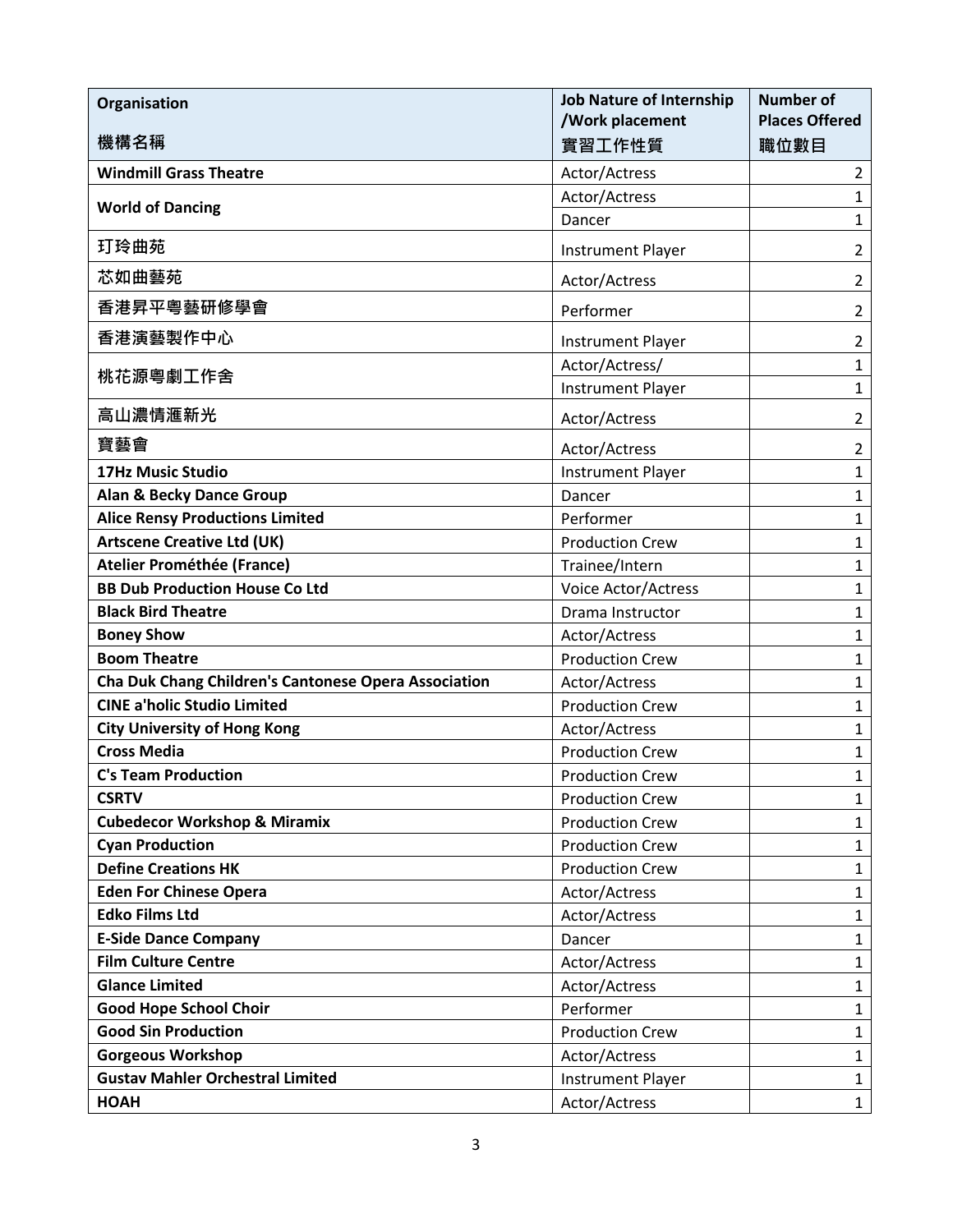| Organisation                                                                   | <b>Job Nature of Internship</b><br>/Work placement | <b>Number of</b><br><b>Places Offered</b> |
|--------------------------------------------------------------------------------|----------------------------------------------------|-------------------------------------------|
| 機構名稱                                                                           | 實習工作性質                                             | 職位數目                                      |
| Hong Kong & Macau Intangible Cultural Heritage Research                        |                                                    |                                           |
| Centre (港澳非物質文化遺產發展研究會)                                                        | <b>Instrument Player</b>                           | 1                                         |
| <b>Hong Kong Alliance Limited</b>                                              | Dancer                                             | 1                                         |
| Hong Kong Association of Cantonese Opera Scholars                              | Actor/Actress                                      | $\mathbf{1}$                              |
| <b>Hong Kong Ballet</b>                                                        | <b>Production Crew</b>                             | $\mathbf{1}$                              |
| <b>Hong Kong Ballet Group</b>                                                  | Dancer                                             | $\mathbf{1}$                              |
| Hong Kong Cultural Centre - Leisure and Cultural Services<br><b>Department</b> | <b>Production Crew</b>                             | 1                                         |
| Hong Kong Dance Exchange - Tres Leger (Wong Chun Tat)                          | Dancer                                             | $\mathbf{1}$                              |
| Hong Kong Diocesan Audio Visual Centre                                         | <b>Production Crew</b>                             | $\mathbf{1}$                              |
| <b>Hong Kong Drama Limited</b>                                                 | Actor/Actress                                      | $\mathbf{1}$                              |
| Hong Kong Film Directors' Guild                                                | Actor/Actress                                      | $\mathbf{1}$                              |
| Hong Kong Observation Wheel and AIA (The Entertainment                         |                                                    |                                           |
| <b>Corporation Ltd)</b>                                                        | Emcee                                              | 1                                         |
| <b>Hong Kong Repertory Theatre</b>                                             | <b>Production Crew</b>                             | $\mathbf{1}$                              |
| <b>HSBC</b>                                                                    | Singer                                             | $\mathbf{1}$                              |
| I Zone Sound Design Limited                                                    | <b>Production Crew</b>                             | $\mathbf{1}$                              |
| <b>Independent Commission Against Corruption</b>                               | Assistant                                          | $\mathbf{1}$                              |
| <b>Infinity Music Workshop</b>                                                 | <b>Production Crew</b>                             | $\mathbf{1}$                              |
| <b>Jack Morton Worldwide</b>                                                   | <b>Production Crew</b>                             | $\mathbf{1}$                              |
| <b>Korea Electro-Acoustic Music Society</b>                                    | <b>Instrument Player</b>                           | $\mathbf{1}$                              |
| Lizzie Props Ltd (London, UK)                                                  | <b>Production Crew</b>                             | $\mathbf{1}$                              |
| <b>Local Production Ltd</b>                                                    | <b>Production Crew</b>                             | $\mathbf{1}$                              |
| Macao Orchestra                                                                | <b>Instrument Player</b>                           | $\mathbf{1}$                              |
| <b>Make Friends with Puppet</b>                                                | <b>Production Crew</b>                             | $\mathbf{1}$                              |
| <b>Marsical Label</b>                                                          | <b>Production Crew</b>                             | $\mathbf{1}$                              |
| <b>Match Grip Music Workshop</b>                                               | <b>Production Crew</b>                             | 1                                         |
| <b>Mega Vision Project Production Limited</b>                                  | Actor/Actress                                      | 1                                         |
| <b>Midnight Pictures Ltd.</b>                                                  | Actor/Actress                                      | $\mathbf{1}$                              |
| <b>Mosaic Art Projects</b>                                                     | Trainee/Intern                                     | $\mathbf{1}$                              |
| <b>MTR Corporation Limited</b>                                                 | <b>Production Crew</b>                             | $\mathbf{1}$                              |
| <b>Noeleen Millinery</b>                                                       | Assistant                                          | $\mathbf{1}$                              |
| <b>Ocean Park</b>                                                              | Actor/Actress                                      | $\mathbf{1}$                              |
| <b>OmniLearning ECA Centre Limited</b>                                         | Dance Instructor                                   | $\mathbf{1}$                              |
| On & On Theatre Workshop                                                       | <b>Production Crew</b>                             | 1                                         |
| <b>One Cool Film Production Ltd</b>                                            | <b>Production Crew</b>                             | $\mathbf{1}$                              |
| <b>Ontrack International Ltd (UK)</b>                                          | Actor/Actress                                      | $\mathbf{1}$                              |
| <b>Pants Theatre Production</b>                                                | <b>Production Crew</b>                             | 1                                         |
| <b>Passoner Dance</b>                                                          | Dancer                                             | $\mathbf{1}$                              |
| <b>PCCW Services Ltd - Viu TV</b>                                              | <b>Production Crew</b>                             | $\mathbf{1}$                              |
| <b>PCCW Services Ltd-Now TV</b>                                                | Trainee/Intern                                     | $\mathbf{1}$                              |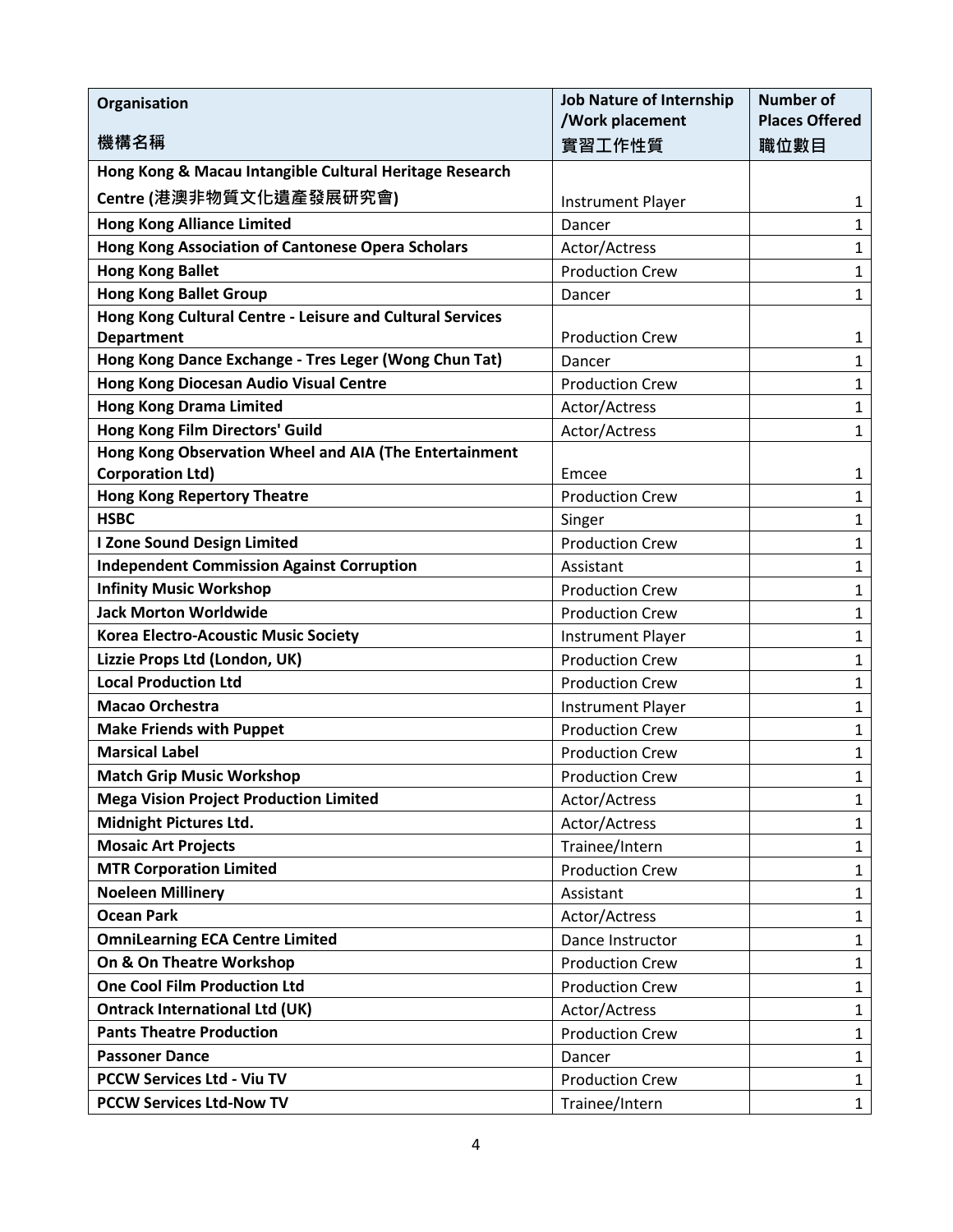| Organisation                                               | <b>Job Nature of Internship</b><br>/Work placement | <b>Number of</b><br><b>Places Offered</b> |
|------------------------------------------------------------|----------------------------------------------------|-------------------------------------------|
| 機構名稱                                                       | 實習工作性質                                             | 職位數目                                      |
| <b>Plazza Production Limited</b>                           | Actor/Actress                                      | $\mathbf{1}$                              |
| <b>Pomata Production</b>                                   | Actor/Actress                                      | $\mathbf{1}$                              |
| <b>Pomato Studio Ltd</b>                                   | Model                                              | $\mathbf{1}$                              |
| <b>Rapid Eye Moment Production</b>                         | Assistant                                          | $\mathbf{1}$                              |
| <b>River Vision Company</b>                                | <b>Production Crew</b>                             | $\mathbf{1}$                              |
| <b>Rob's Prop Shop (Netherlands)</b>                       | <b>Production Crew</b>                             | $\mathbf{1}$                              |
| <b>Second Culture</b>                                      | Actor/Actress                                      | $\mathbf{1}$                              |
| Seven 9 Signs (UK)                                         | <b>Production Crew</b>                             | $\mathbf{1}$                              |
| Shenzhen QC Drama Co Ltd                                   | Assistant                                          | $\mathbf{1}$                              |
| <b>Shu Ning Presentation Unit</b>                          | <b>Production Crew</b>                             | $\mathbf{1}$                              |
| <b>Singing Square</b>                                      | <b>Production Crew</b>                             | $\mathbf{1}$                              |
| <b>Splendid (Lok Kwan Social Service)</b>                  | <b>Costume Shop Assistant</b>                      | $\mathbf{1}$                              |
| <b>Spring-Time Experimental Theatre Ltd</b>                | Dancer                                             | $\mathbf{1}$                              |
| <b>Stufish Asia Ltd</b>                                    | <b>Production Crew</b>                             | $\mathbf{1}$                              |
| <b>Swatow Baptist Church Kowloon City</b>                  | <b>Production Crew</b>                             | $\mathbf{1}$                              |
| <b>Tang Shu-wing Theatre Studio</b>                        | Actor/Actress                                      | $\mathbf{1}$                              |
| <b>TDM-Teledifusas de Macau</b>                            | Trainee/Intern                                     | $\mathbf{1}$                              |
| <b>The Classical Singers</b>                               | Singer                                             | $\mathbf{1}$                              |
| The Neighbourhood Advice-Action Council                    | Actor/Actress                                      | $\mathbf{1}$                              |
| <b>The Radiant Theatre</b>                                 | <b>Production Crew</b>                             | $\mathbf{1}$                              |
| <b>The Theatre Wonderland</b>                              | <b>Production Crew</b>                             | $\mathbf{1}$                              |
| The Twins FX (UK)                                          | <b>Production Crew</b>                             | $\mathbf{1}$                              |
| <b>Theatre Ronin</b>                                       | <b>Production Crew</b>                             | $\mathbf{1}$                              |
| <b>Theatre Space</b>                                       | <b>Production Crew</b>                             | $\mathbf{1}$                              |
| <b>Unique Design Teamwork</b>                              | <b>Production Crew</b>                             | $\mathbf{1}$                              |
| <b>Universe Film Production Co.</b>                        | Actor/Actress                                      | $\mathbf{1}$                              |
| Videotage - Morgan Wong                                    | Performer                                          | $\mathbf{1}$                              |
| <b>Visionlite Netherlands</b>                              | <b>Production Crew</b>                             | $\mathbf{1}$                              |
| We Drama Group                                             | <b>Production Crew</b>                             | $\mathbf{1}$                              |
| <b>WEO Design Concept Ltd</b>                              | Trainee/Intern                                     | $\mathbf{1}$                              |
| <b>What If Hong Kong</b>                                   | Project Coordinator                                | $\mathbf{1}$                              |
| <b>Wonderful Production</b>                                | <b>Production Crew</b>                             | $\mathbf{1}$                              |
| Yidan Prize Foundation, Hong Kong Philharmonic Society Ltd | <b>Instrument Player</b>                           | $\mathbf{1}$                              |
| 大鴻運劇團                                                      | Actor/Actress                                      | $\mathbf{1}$                              |
| 日興粵劇團                                                      | Actor/Actress                                      | $\mathbf{1}$                              |
| 兆翔紅劇團                                                      | Actor/Actress                                      | $\mathbf{1}$                              |
| 同流 x 尋問者                                                   | Actor/Actress                                      | $\mathbf{1}$                              |
| 百蕊粵劇團                                                      | Actor/Actress                                      | $\mathbf{1}$                              |
| 良朋曲藝會                                                      | <b>Instrument Player</b>                           | $\mathbf{1}$                              |